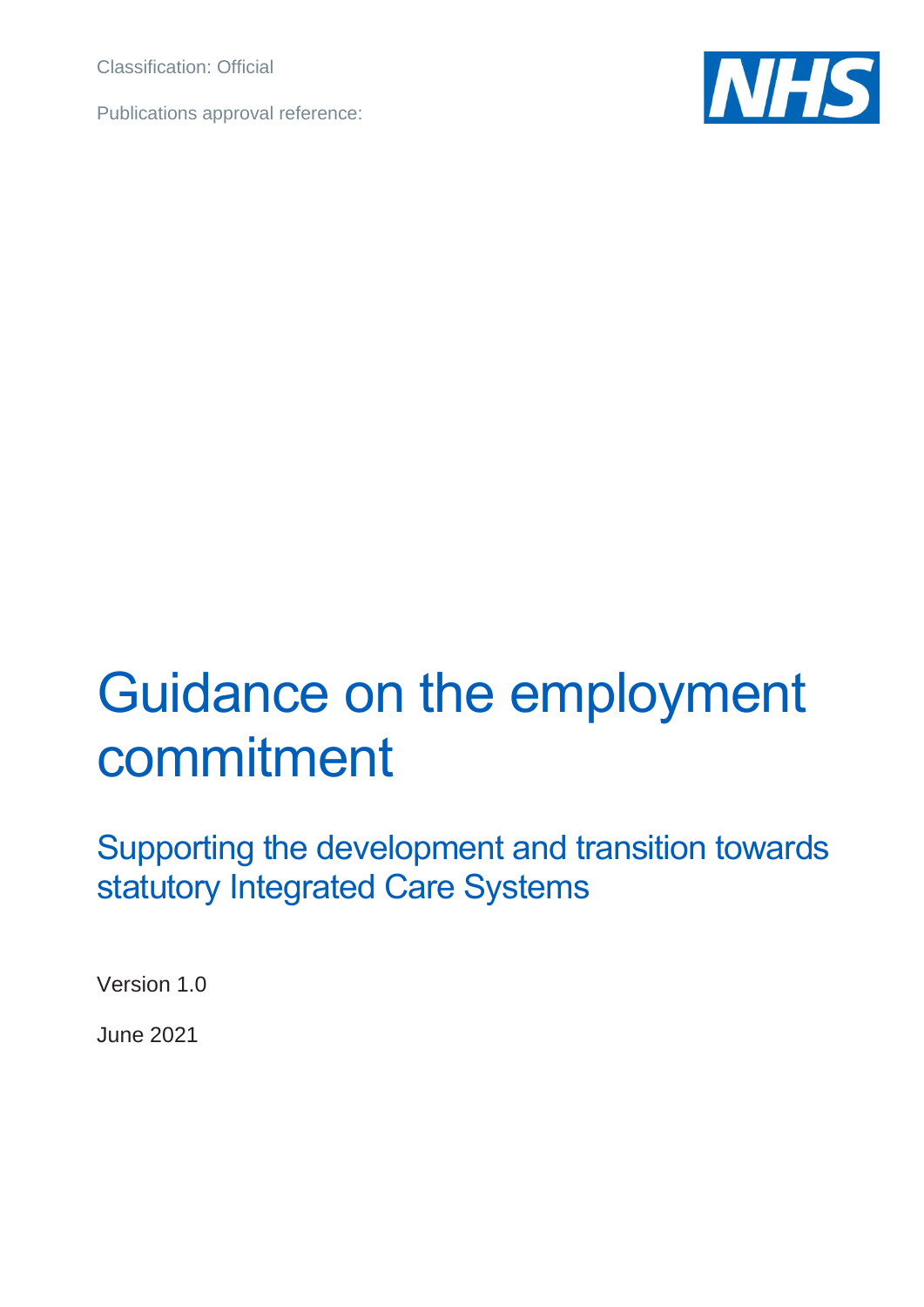#### **Equalities and health inequalities statement**

"Promoting equality and addressing health inequalities are at the heart of NHS England's values. Throughout the development of the policies and processes cited in this document, we have:

- given due regard to the need to eliminate discrimination, harassment and victimisation, to advance equality of opportunity, and to foster good relations between people who share a relevant protected characteristic (as cited under the Equality Act 2010) and those who do not share it;
- given regard to the need to reduce inequalities between patients in access to, and outcomes from, healthcare services and in securing that these services are provided in an integrated way where this might reduce health inequalities."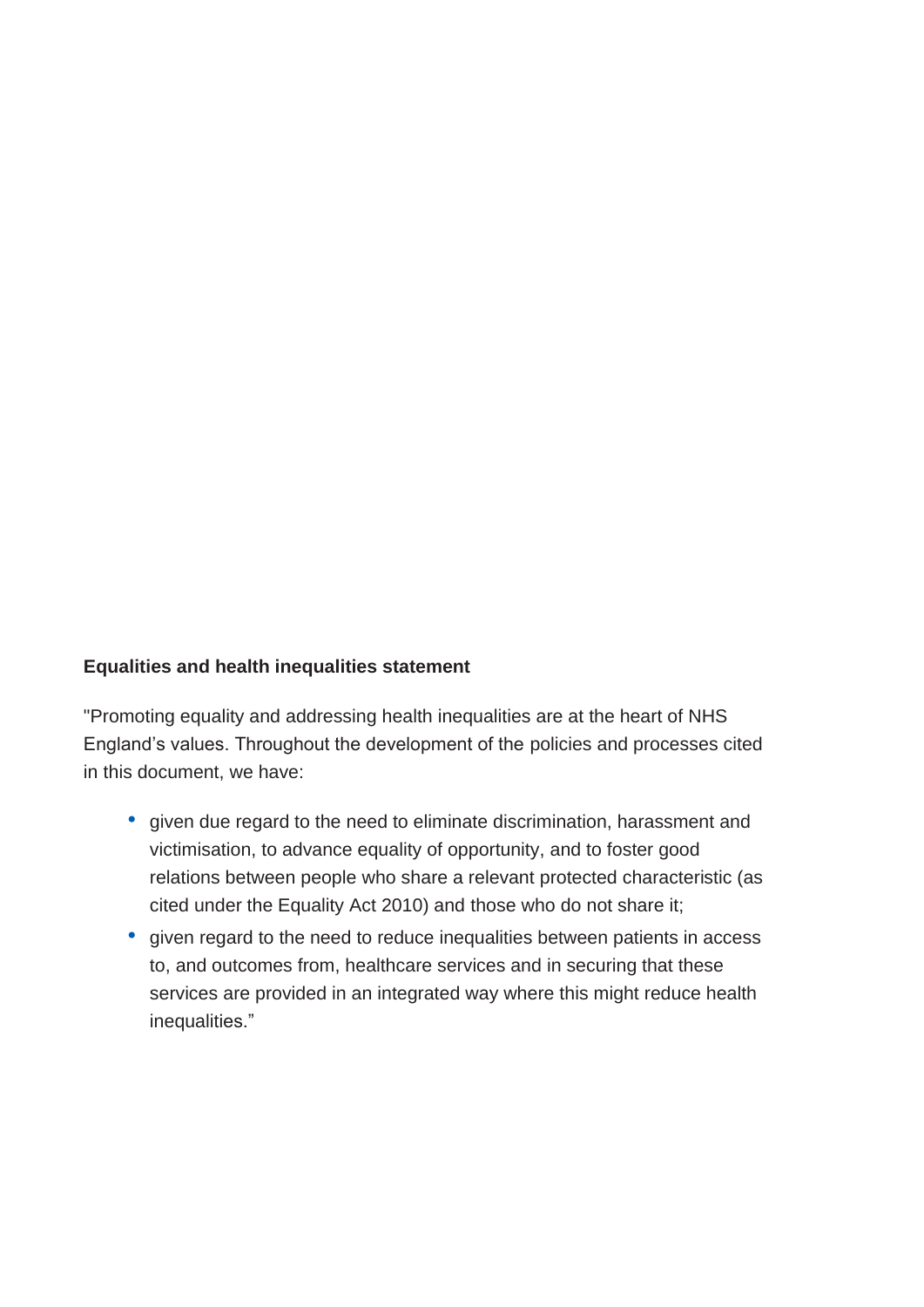## **Contents**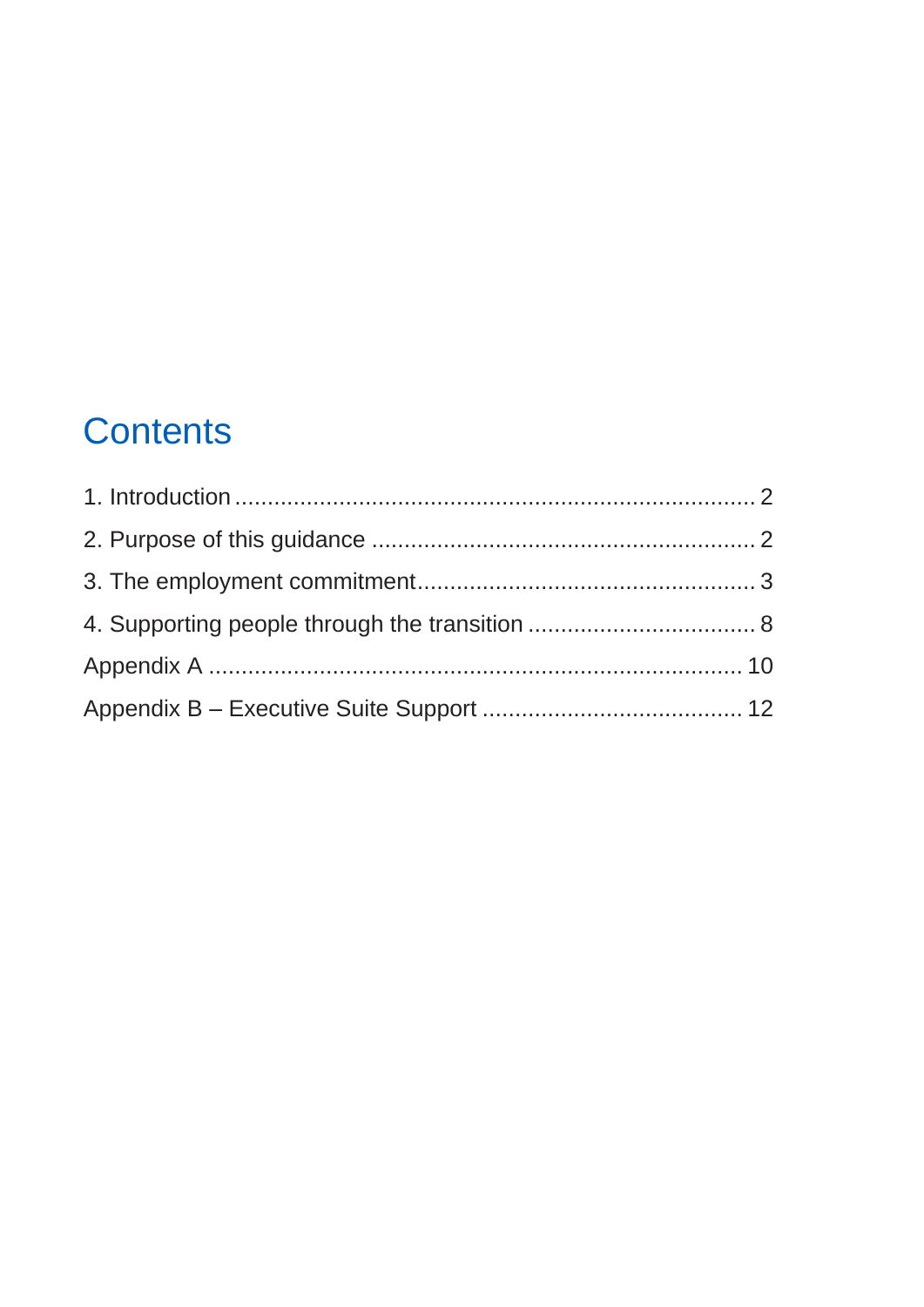## <span id="page-3-0"></span>1. Introduction

The NHS England and NHS Improvement [executive paper](https://www.england.nhs.uk/wp-content/uploads/2021/01/integrating-care-next-steps-to-building-strong-and-effective-integrated-care-systems.pdf) *Integrating care: next steps to building strong and effective integrated care systems across England* and its [accompanying letter](https://www.england.nhs.uk/wp-content/uploads/2021/02/C1127-integrated-care-systems-next-steps-letter.pdf) to NHS leaders outlined an 'employment commitment' to colleagues directly affected by the proposed legislative change.

The purpose of this commitment was to provide those people in organisations directly affected by the proposed legislative changes with employment stability throughout the transition period while minimising uncertainty as much as reasonably possible.

A different approach is being taken with this transition towards integrated care: one characterised by care for our people without distracting them from the 'day job' and the critical challenges of recovery for the NHS and tackling population health management.

The ambition is to provide as much stability of employment as possible while Integrated Care Systems (ICSs) evolve and develop new roles and functions that not only improve health and care but also maximise the skills, experience and expertise of all our NHS people.

The employment commitment, therefore, sets the tone for all affected organisations to approach this transition.

## <span id="page-3-1"></span>2. Purpose of this guidance

This document provides guidance in respect of what the employment commitment is, its application in practice and how it affects people.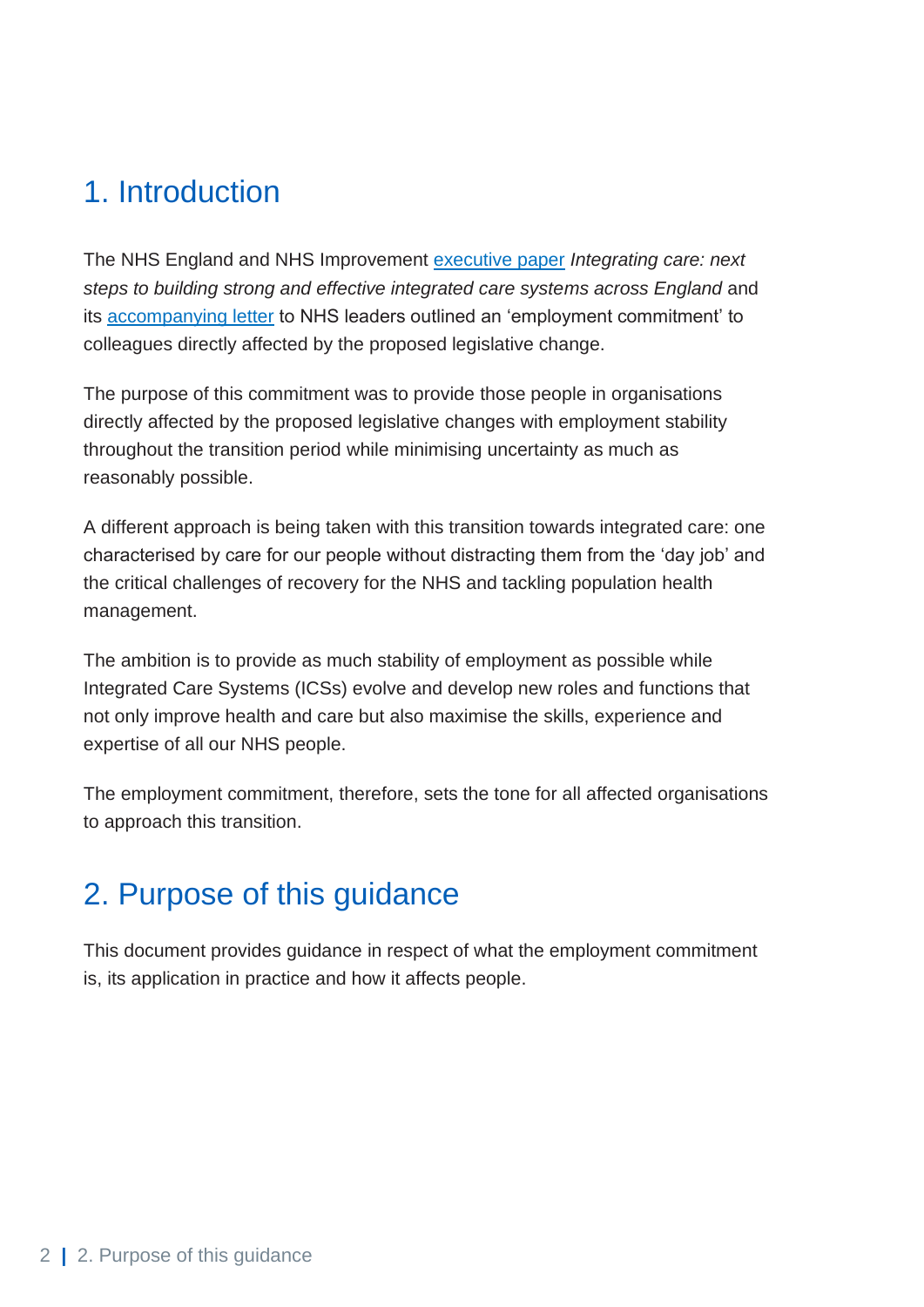## <span id="page-4-0"></span>3. The employment commitment

#### 3.1 What is the employment commitment?

The employment commitment as defined in the FAQs published on 11 February 2021 was:

"NHS people within the wider health and care system (below board level) affected directly by these legislative changes, including CCGs, NHS England and NHS Improvement and NHS providers, will receive an employment commitment to continuity of terms and conditions (even if not required by law) to enable all affected colleagues to be treated in a similar way despite a variety of contractual relationships. This commitment is designed to provide stability and remove uncertainty during this transition."

The original aim of the employment commitment was set out in our [consultation](https://www.england.nhs.uk/wp-content/uploads/2021/01/integrating-care-next-steps-to-building-strong-and-effective-integrated-care-systems.pdf)  [paper](https://www.england.nhs.uk/wp-content/uploads/2021/01/integrating-care-next-steps-to-building-strong-and-effective-integrated-care-systems.pdf) *Integrating care: next steps to building strong and effective integrated care systems* (paragraph 4.22)*,* which stated that throughout the transition towards establishing the new ICSs, the commitment is:

- not to make significant changes to roles below the most senior leadership roles
- to minimise the impact of organisational change on current staff by focusing on the continuation of existing good work through the transition and not amending terms and conditions
- to offer opportunities for continued employment for all those who wish to play a part in the future.

Throughout the transition period, the employment commitment aims to ensure that the continuation of the good work being carried out by the current group of staff is prioritised by minimising disruption. In turn, it is hoped that this will support best practice to be promoted through engaging, consulting and supporting the workforce during a carefully planned transition that is free from the distraction of significant organisational change programmes.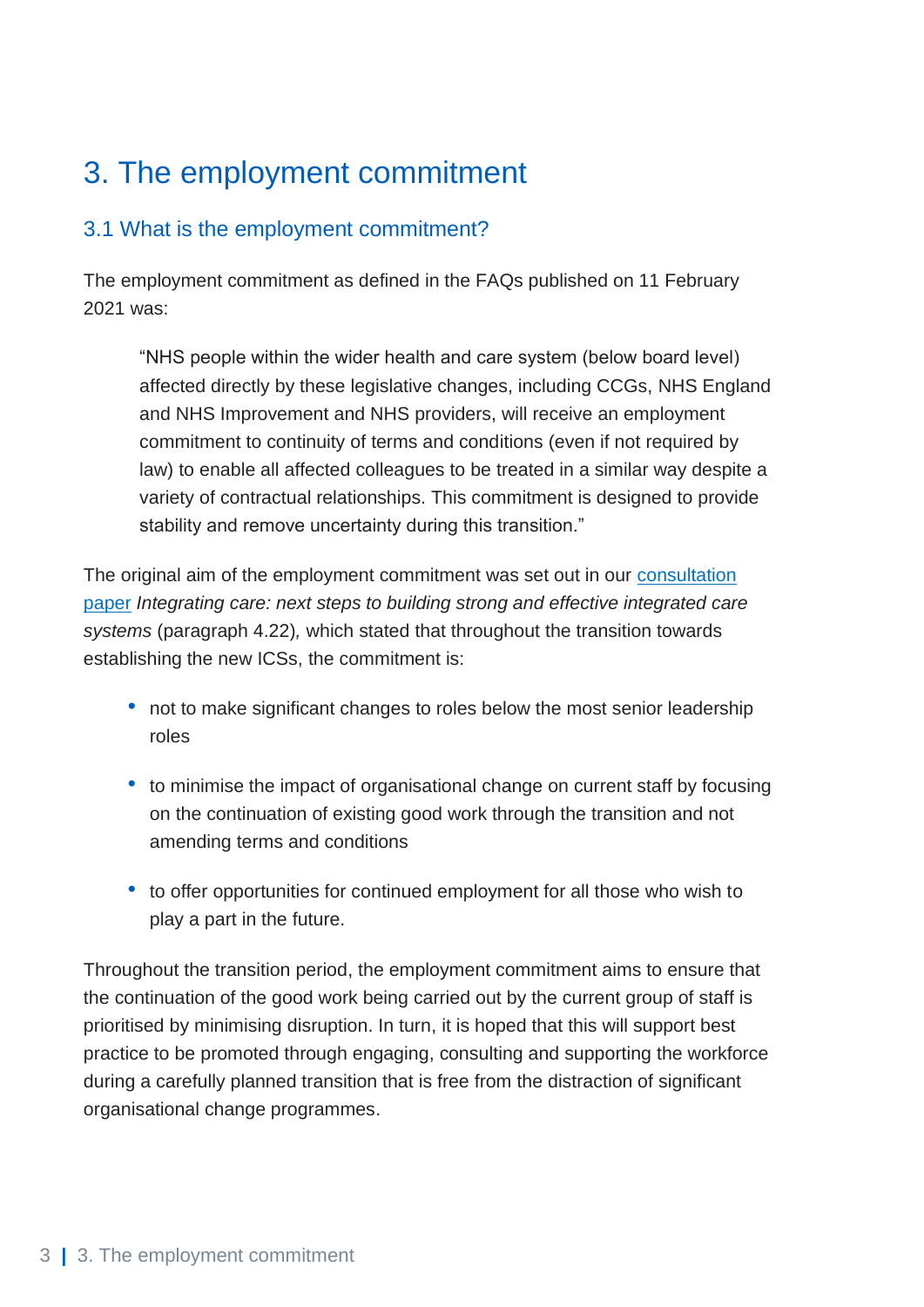#### 3.2 Change approach and core principles

A set of core principles has been developed to support and guide the overall change approach. The aim of these principles is to provide a framework for a consistent approach to transition, including the employment commitment, but to enable local implementation, recognising the differences in systems across the country.

These are included at Appendix A along with some 'I' statements which set out what it might look and feel like for colleagues.

#### 3.3 What does the employment commitment mean in practice?

It is envisaged that all functions of a clinical commissioning group (CCG) will transfer to the statutory ICS and therefore colleagues below board level should **lift and shift** from one organisation to the other, resulting in minimal change. The employment commitment seeks to provide stability **during the transition period,** particularly before the establishment of the statutory ICS.

To apply the commitment in practice, those organisations affected by and involved with the proposed changes should:

- ensure there is a continued and **sustained focus on the day-to-day delivery** that supports the restoration and recovery of services
- **avoid undertaking large-scale organisational change programmes** throughout the transitional period, wherever possible, and instead look to embed new ways of working through positive engagement and communication with the workforce
- where organisational change is identified and is unavoidable, confirm this to staff affected and their trade union representatives at the earliest possible opportunity and **only undertake change that is essential**
- **seek to retain talent** from affected organisations wherever possible by supporting the broadening of skills and capabilities
- maximise opportunities for the **development of the talent** by enabling the ongoing evolution and development of roles across the system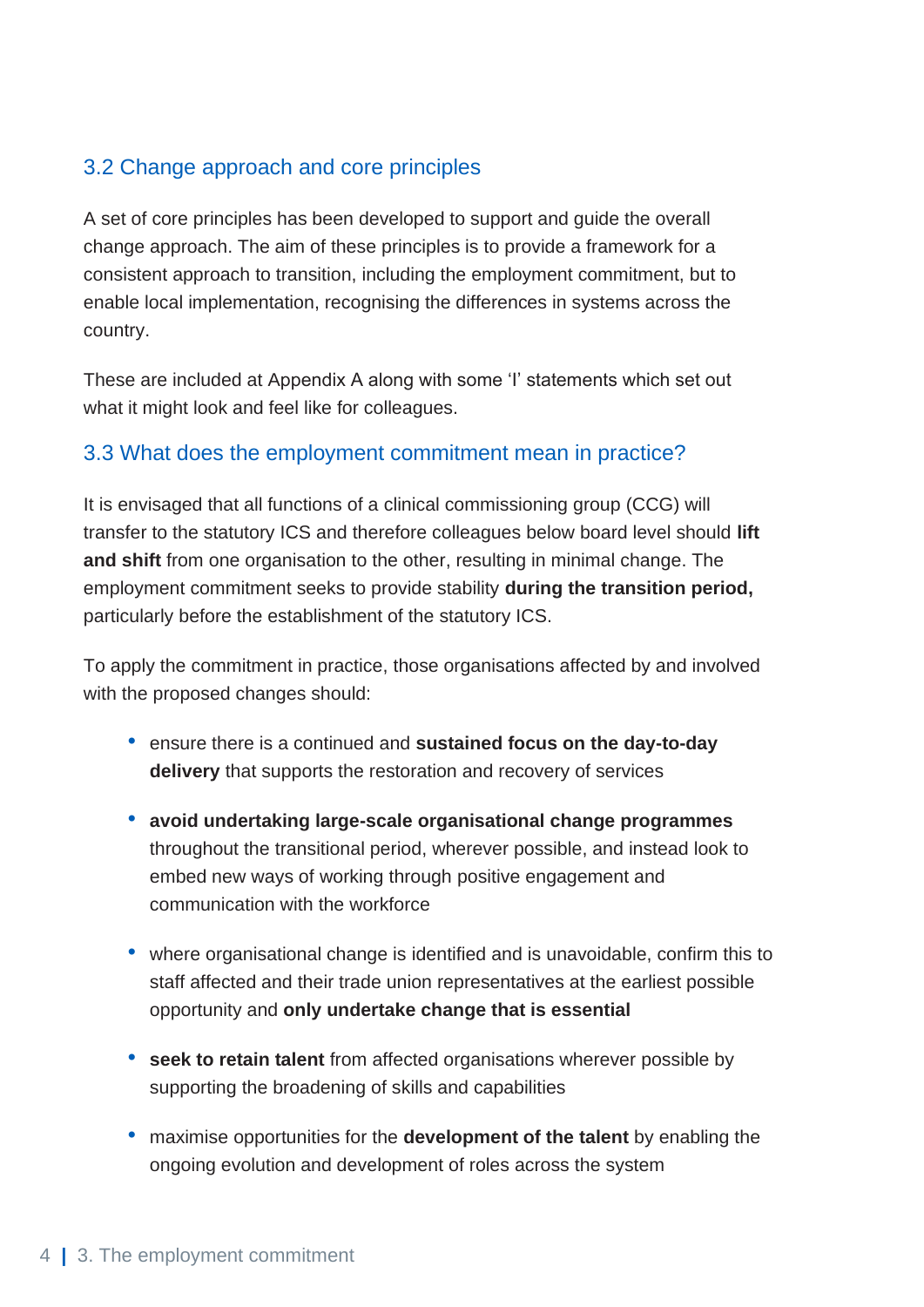- **retain terms and conditions and continuity of service** of those staff affected by the transition
- **provide robust and proactive support** to those affected by the changes
- **communicate and engage with trade union representatives** at national, regional, system and place levels to support effective partnership working throughout the transition
- **engage regularly** with those affected by the changes and ensure an **open, transparent and constructive** approach to communication and engagement is adopted.

Colleagues in senior leadership/board-level roles are likely to be affected by the need to establish the designate executive/board-level roles of the ICS **ahead** of its establishment. It is therefore not possible to provide a commitment limiting organisational change ahead of establishment to this group of people.

#### **'Board-level' in this context therefore means those colleagues who are likely to be affected by change following the confirmation of a statutory ICS executive/board-level structure.**

Due the local determination of several roles on a statutory ICS board/executive and the variety of roles that currently exists at this level, this guidance is not intended to be prescriptive or definitive about the actual people determined as 'board level'. Detailed people impact assessments will take place locally when the new executive/ board level structures are confirmed, and these will identify specifically the colleagues affected.

However, it is anticipated that colleagues most likely to affected will be:

- chief executive officers of an ICS or accountable officers of a CCG
- director or executive-level roles that report to the chief executive officer of an ICS, or to an accountable officer of a CCG
- roles of a CCG governing body, as defined by the Health and Social Care Act (2012) and outlined in previous NHS Commissioning Board guidance, including GP board members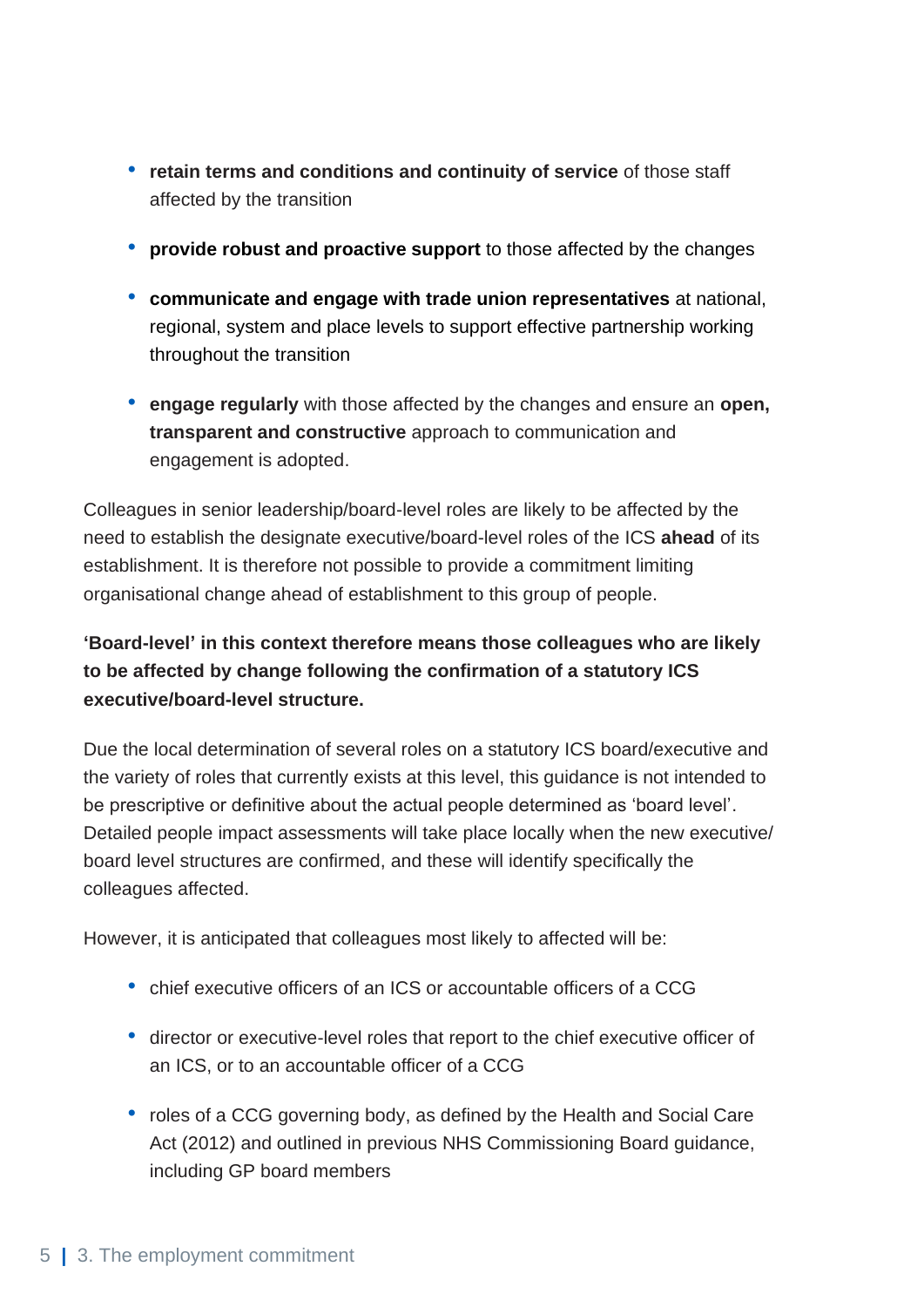- senior posts within NHS England and NHS Improvement functions that are expected to be the responsibility/function of an ICS in the future
- other senior posts within the system that may or are expected to be the responsibility/function of an ICS in the future (eg senior provider collaborative posts).

Officer roles such as lay members or non-executive directors (see section 3.4) are not covered by the commitment.

All other employees, including those **engaged** in functions working in commissioning support units and clinical leads, are covered by the employment commitment.

#### 3.4 Lay members and other office holders

Lay members and other office holders, while not employees, have played a significant role in the CCGs. While the statutory body will no longer exist when NHS ICS bodies are established, it is vital to retain their expertise and knowledge where possible.

For any current lay member or other office holder who is interested in continuing to support the NHS in a non-executive role, please contact Keely Howard at [keely.howard1@nhs.net.](mailto:keely.howard1@nhs.net) You will be included in the talent database held by the NHS England and NHS Improvement non-executive talent and appointments team, who oversee appointments to all NHS trust chair and NED roles, and can also join a mailing list to receive notification of non-executive vacancies as these arise.

#### 3.5 What does 'even if not required by law' mean?

The commitment to protect terms and conditions 'even if not required to do so by law' acknowledges the intention to minimise unnecessary disruption and uncertainty by providing assurance that irrespective of the mechanism of transfer and the technical protection afforded by the associated regulations, the employment and terms and conditions of staff will be protected and transferred to the new organisation.

Irrespective of contractual employer or contractual arrangement, if staff below board level are currently providing a function that is being transferred to the new ICSs their **employment or engagement** will transfer with it.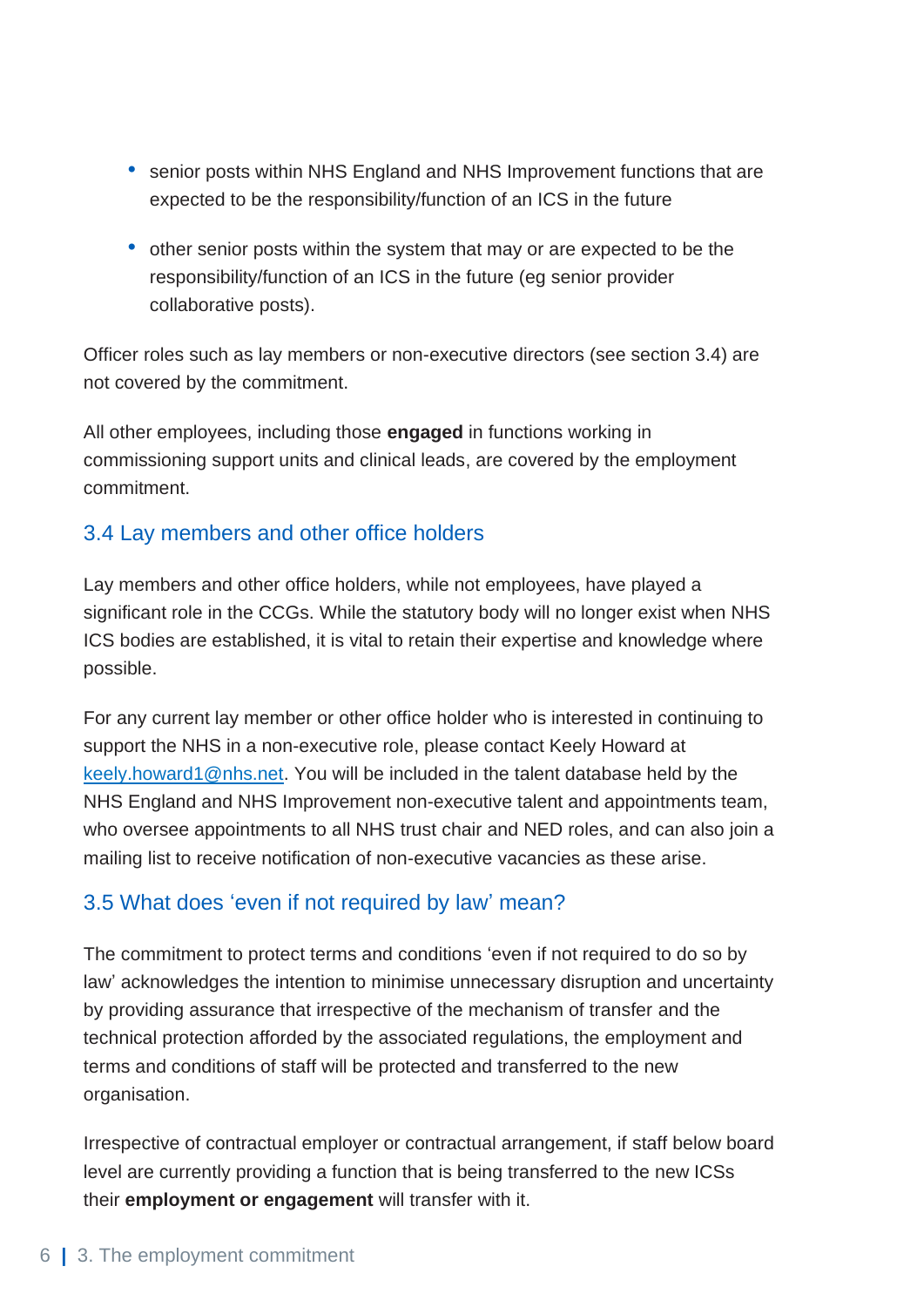Examples of engagement include someone seconded from a provider into a CCG who could continue to be seconded if the function has transferred; the secondment agreement would move from being with a CCG to the statutory ICS. Colleagues from commissioning support units providing services under a contract for services should continue as the contract will transfer from the CCG to the ICS. GPs providing clinical lead roles should continue, as their contract for these roles will transfer from the CCG to the ICS.

This would also apply to other arrangements, such as hosting by a range of different employers. The commitment is designed to enable work to continue and to support the bringing together of colleagues from across the health and care landscape to deliver ICS functions as part of the 'one workforce' approach.

#### 3.6 When does the employment commitment start?

The employment commitment was stated in the FAQs on 11 February 2021 and is therefore effective from that date until instructed otherwise or superseded by legislative changes or updated guidance.

#### 3.7 When does the employment commitment expire?

Recognising that staff are expected to transfer by TUPE or COSOP, it should be noted that there is no end date on the legal protection provided to staff under these regulations.

However, the new ICSs will continue to evolve following their establishment, and it is therefore anticipated that they will want to review their operating models to deliver their new statutory requirements in the most effective way.

In doing so, ICSs will be expected to follow their own organisational policies on managing organisational change and crucially establish a robust economic, technical or organisational reason for changing any transferred colleagues' contractual terms and conditions of employment in the future. At this point the employment commitment would be superseded.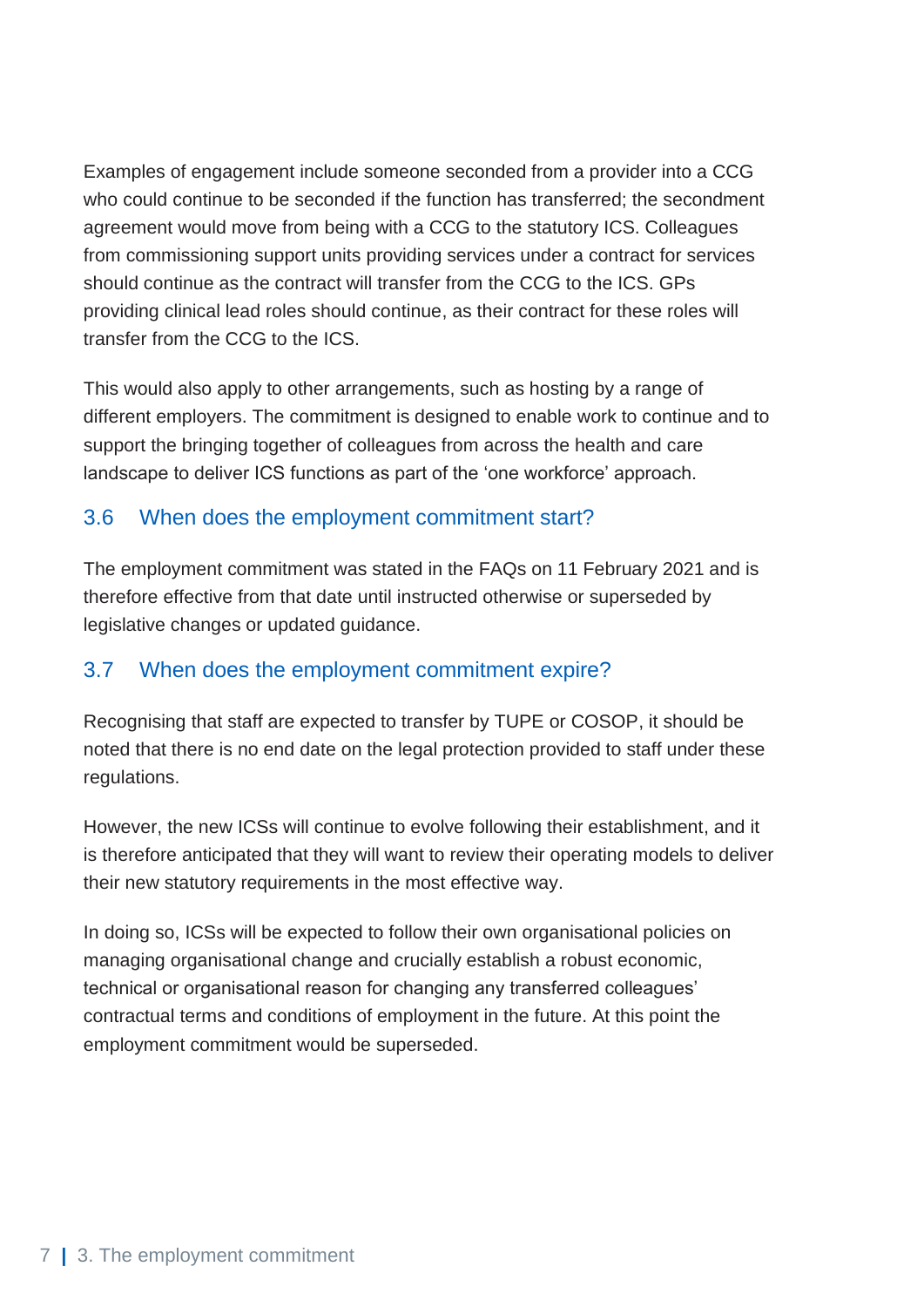## <span id="page-9-0"></span>4. Supporting people through the transition

The employment commitment is made in the spirit of ensuring that our colleagues feel valued and supported during this transitional process.

It is recognised that any change can cause concern and anxiety for people. Support is available for all NHS colleagues to access in addition to that provided by organisations' employee assistance programmes. Please visit [https://www.england.nhs.uk/supporting-our-nhs-people/.](https://www.england.nhs.uk/supporting-our-nhs-people/)

Uncertainty can also increase where there is a lack of control, voice and information, and in a national change of this nature this can be compounded. All affected organisations are encouraged to take steps in the following ways:

- Maximise the availability of career conversations for all colleagues with the aim of supporting them to think about and understand where they are in their career and what their ideal next steps will be. Having good understanding of this at an individual level will help colleagues make good choices as this transition progresses and should increase a feeling of personal control over their careers.
- Enable staff voice, working closely with trade union colleagues to ensure that your trade union representatives are in a good position to provide support for colleagues and represent members in various partnership forums. Voices can also be heard in other ways through strong stakeholder engagement and involvement. Make engagement routes as transparent and visible as possible so that all colleagues can see how they can get their voice heard with the aim of resolving or addressing concerns and taking on board ideas and suggestions for the future.
- Regular provision of information: supporting this transition with robust communications and engagement strategies is key to ensuring colleagues are well informed about the current situation and developments in the transition.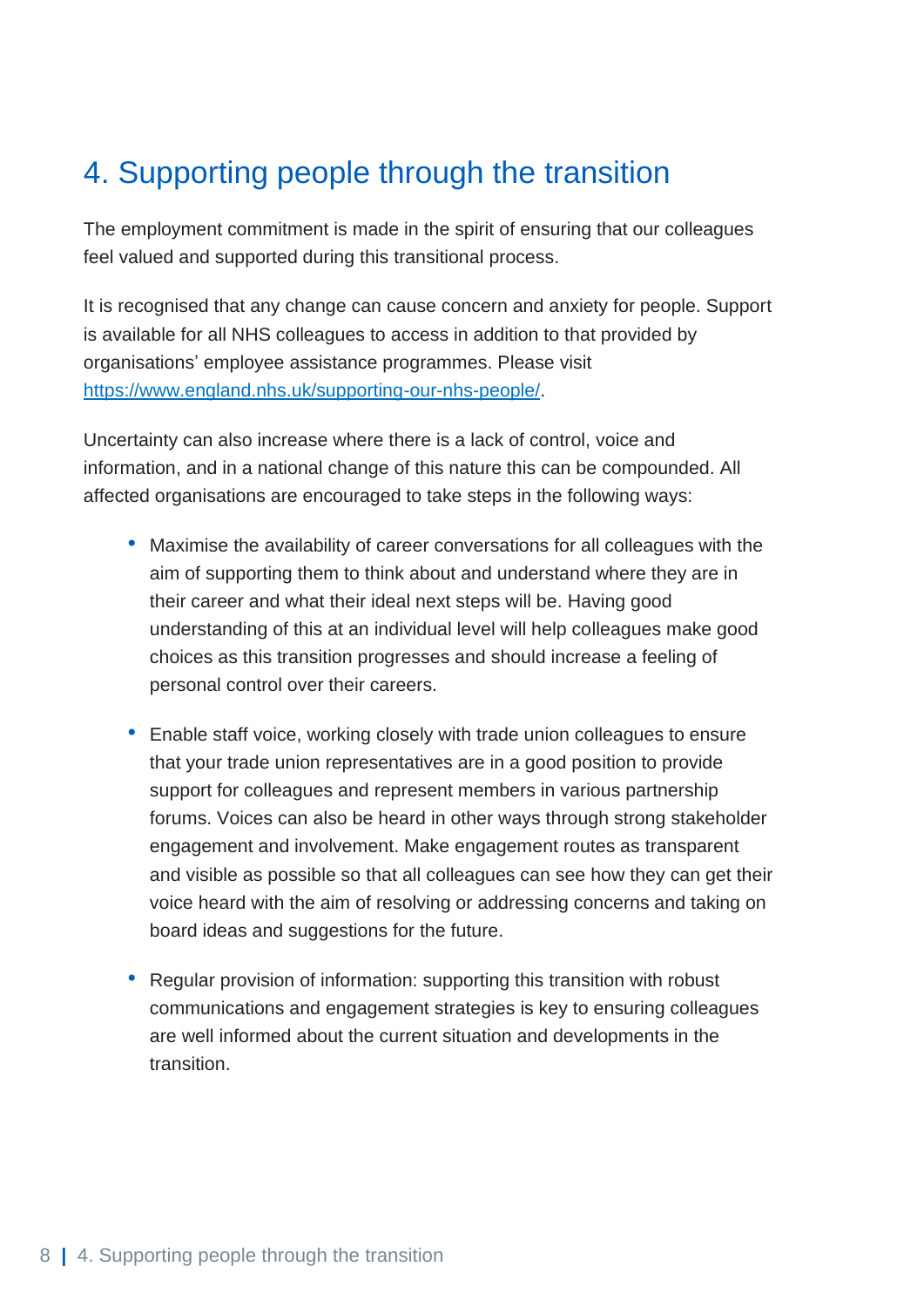#### 4.1 Support for senior leaders and 'board-level' post holders

It is important to recognise that, while these 'board-level' roles are not covered by the employment commitment, it is critical that these colleagues are appropriately supported throughout the transition.

There is no distinction for board-level colleagues in the aim of the approach to minimise uncertainty and provide employment stability. However, there is a need to provide this in a different way, given the potential impact on colleagues in these roles.

The aim is to take a talent approach to this change. Our board-level leaders are colleagues who have led our organisations for many years and have achieved so much for patients and colleagues. It is crucial that, where possible, we retain our talented leaders and their experience and knowledge to ensure the future success of ICSs. A co-ordinated approach at national, regional and system level is being developed to provide this.

See **Appendix B** for details of the support available.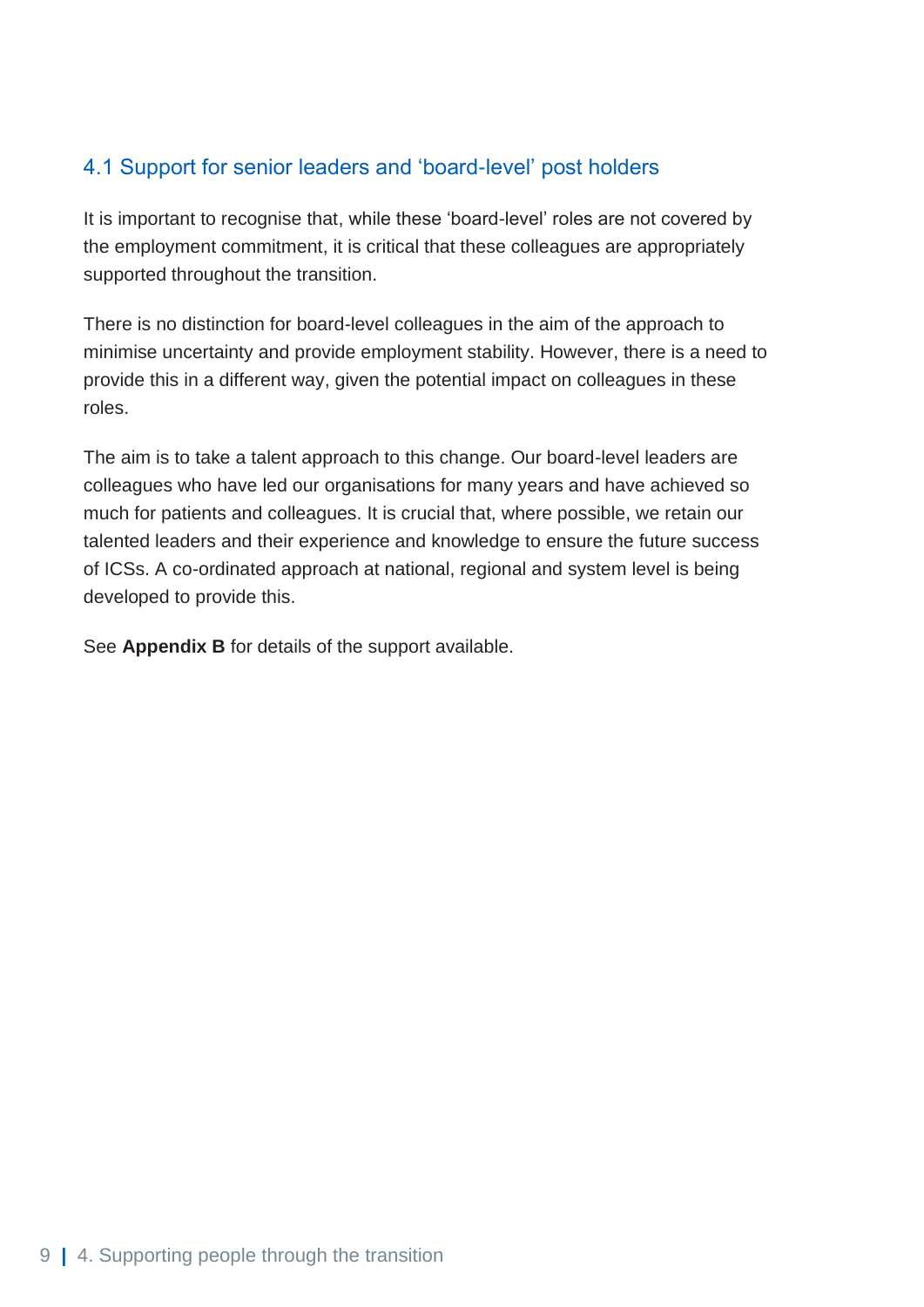## <span id="page-11-0"></span>Appendix A

#### **Core Principles**

#### **People Centred** Approach – in line with the People Promise

- Thinking about the needs of patients and the impact on our people as a first step and amending plans if necessary
- Taking a supportive talent based approach with colleagues impacted by the changes
- Seeking to provide stability of employment/ engagement
- 'One NHS workforce' inclusive change approach supported by the employment commitment
- Working in partnership with trade union colleagues

#### **Compassionate and inclusive**

- Openness and transparency of process and actions • Taking action to increase the diversity of the new ICS workforce and particularly the leadership
- Co-creation at the appropriate level
- Individual behaviours · Supportive change
- approach

#### **Minimum disruption**

- Taking the minimum position to enable the change to happen and setting the direction for future evolution by the new ICS NHS Bodies • Keeping policy as simple
- as possible and testing thinking against these principles
- Working together to avoid unnecessary duplication of effort and achieve greatest value - based on the principle of subsidiarity
- Implementing the employment commitment

#### **Subsidiarity**

- Functions and accountability move based on the principle of where the work should be carried out to ensure the enablement of continuous improvement and partnership responsibility to the ICS ambitions, through a population health management approach across all functions
- People follow the function in line with the employment commitment for people below board level
- Organisation design at national and regional level should mirror the legislative approach and be as minimally prescriptive as possible

These 'I' statements have been developed to illustrate what employment stability and minimising uncertainty might feel like for individuals.

As an employee **(at board level)** and not protected by the employment commitment this means:

- I have access to coaching support to enable me to understand what I need and want from this change for my own personal career
- I have had an open conversation with the 'receiver' about my skills, experience and aspirations so that they are clearly understood and acted upon
- I feel like my contribution to the NHS as a senior leader has been recognised and I am actively supported to be able to continue to contribute in the NHS where my skills and experience are most needed and develop new skills where appropriate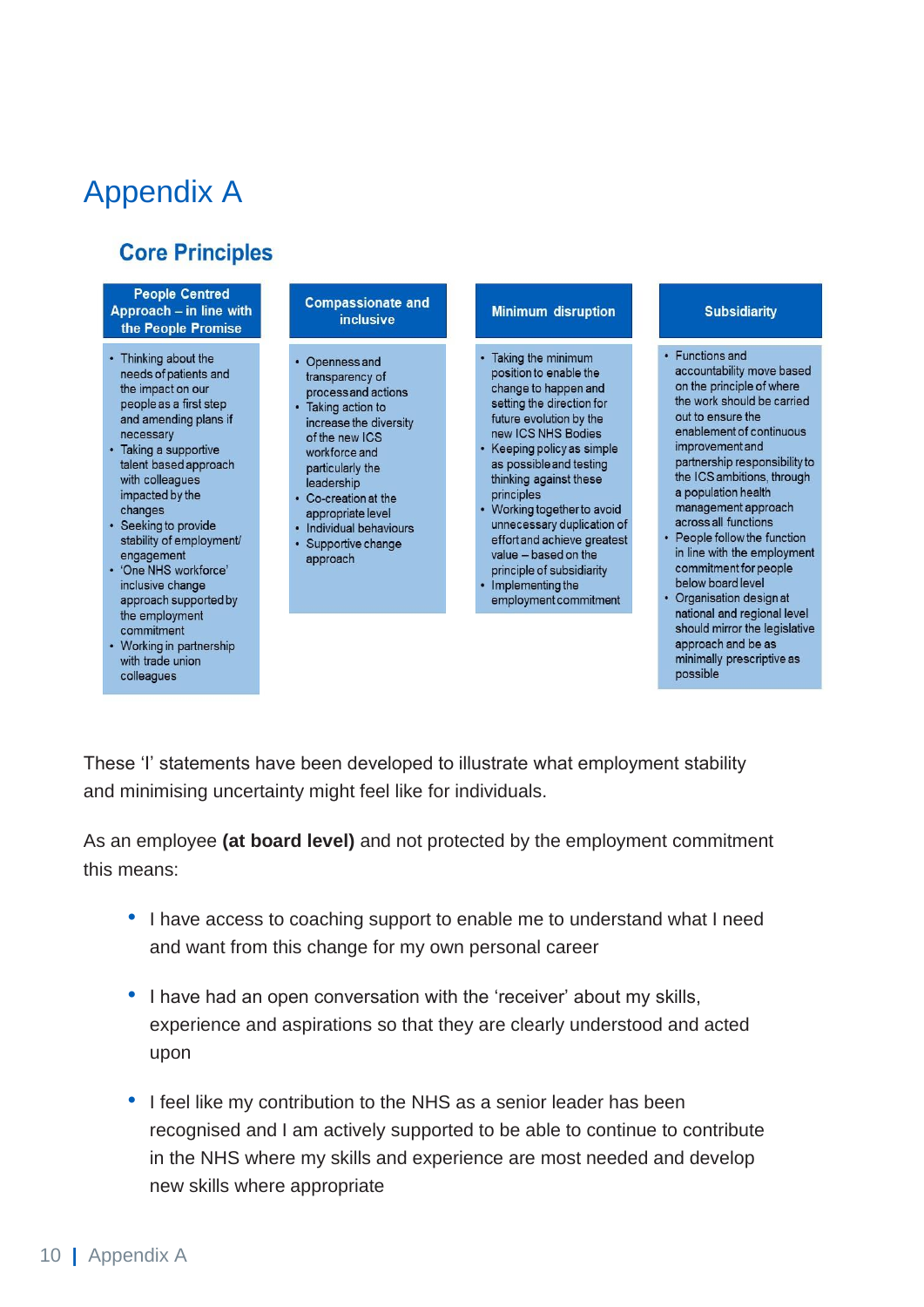• I am supported to leave the NHS if this is the right outcome for me at this time

As an **employee (below board level)** working in a function/organisation/role that is impacted by the proposed legislative changes this means:

- my employer will change but my contractual terms and conditions will remain the same
- my pay date might change
- my line manager might change
- my place of work will mostly likely remain the same
- some of my day-to-day duties and responsibilities might change in line with my band
- I feel valued and part of the 'NHS One Workforce'
- I am confident that I am being engaged with openly and transparently and feel like I am being treated fairly
- I am supported to develop new skills and expertise to deliver the work needed to support our patients and population.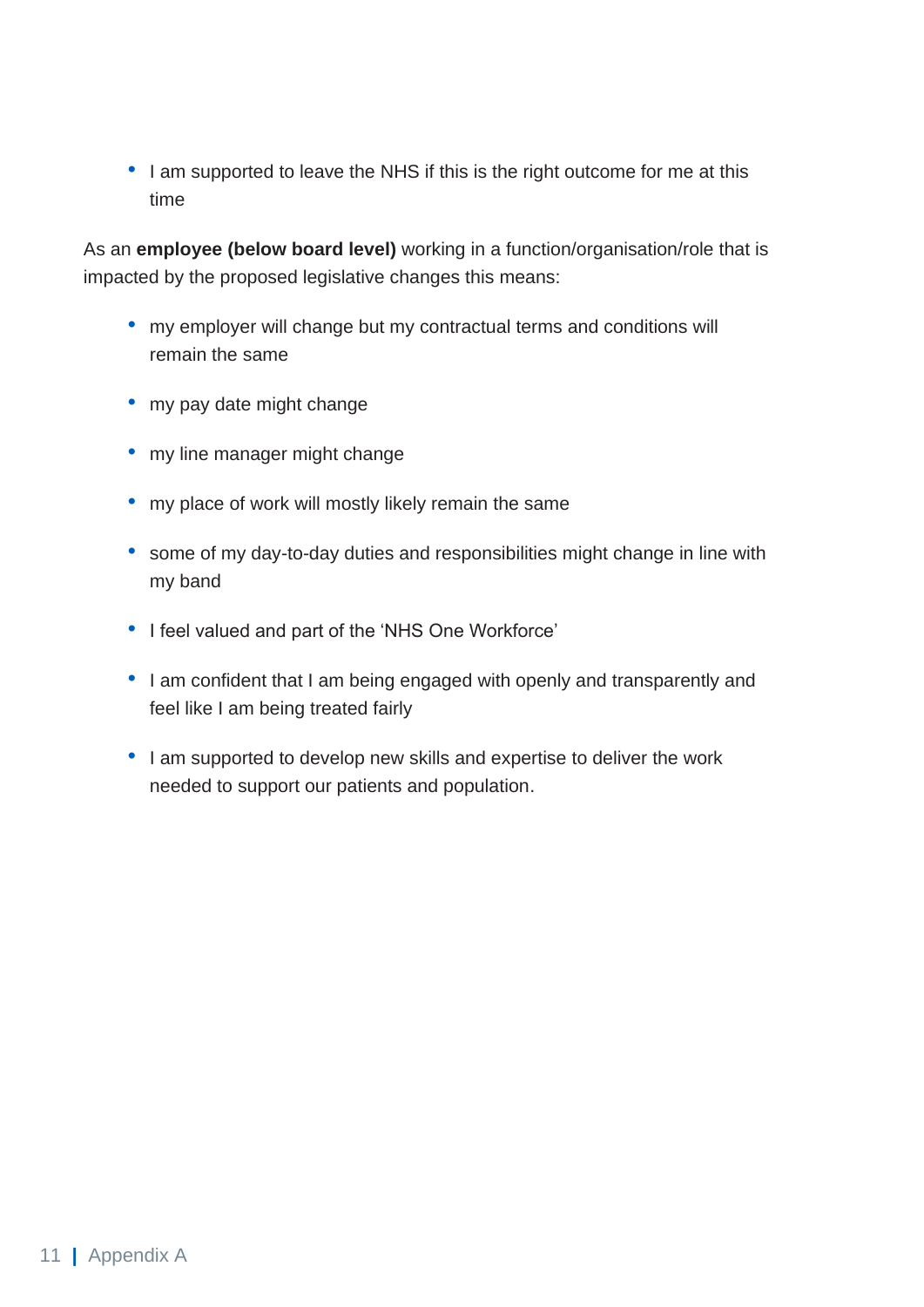## <span id="page-13-0"></span>Appendix B – Executive Suite support

#### Executive Suite

The [Executive Suite –](https://people.nhs.uk/executivesuite/) Our NHS People has a range of offers to support the thinking and wellbeing of senior and executive leaders, including those affected by this change. In addition to wellbeing offers such as 1:1 psychological support, there are blogs, development programmes and thought-leading webinars to support you in refreshing and sustaining your leadership during this transition.

They are designed to support you to remain a resilient leader and continue to thrive in your current role while looking ahead to the next.

Our development support includes:

- mentoring from the Centre for Army Leadership
- access to career development resources
- 1:1 psychological support
- drop-in common rooms specifically for AOs and CCG governing body members
- Chief Executive Development Network: we are developing specific CCG/ICS reflective spaces for chairs and chief executives
- virtual actual learning sets
- workshops, masterclasses, and seminars.

#### 1. Mentoring: [Coaching and mentoring registration form \(office.com\)](https://forms.office.com/Pages/ResponsePage.aspx?id=kp4VA8ZyI0umSq9Q55Ctvx6lcUu77fpAq6AIa7TvZW5UOFdVWkpQMFhWWlVFNlY3SUVHWkI1NkIzMy4u)

Navigating the leadership challenges this transition will bring can often benefit from reflecting with an experienced mentor. The Centre for Army Leadership mentoring offer will support you in finding real-time solutions to move you forward and find positive ways to stay resilient and overcome immediate challenges. You will be matched with an experienced army leadership mentor who will support you in finding real-time solutions.

We are also in the process of developing a peer-to-peer support offer for chief executives and accountable officers to be released in the coming months.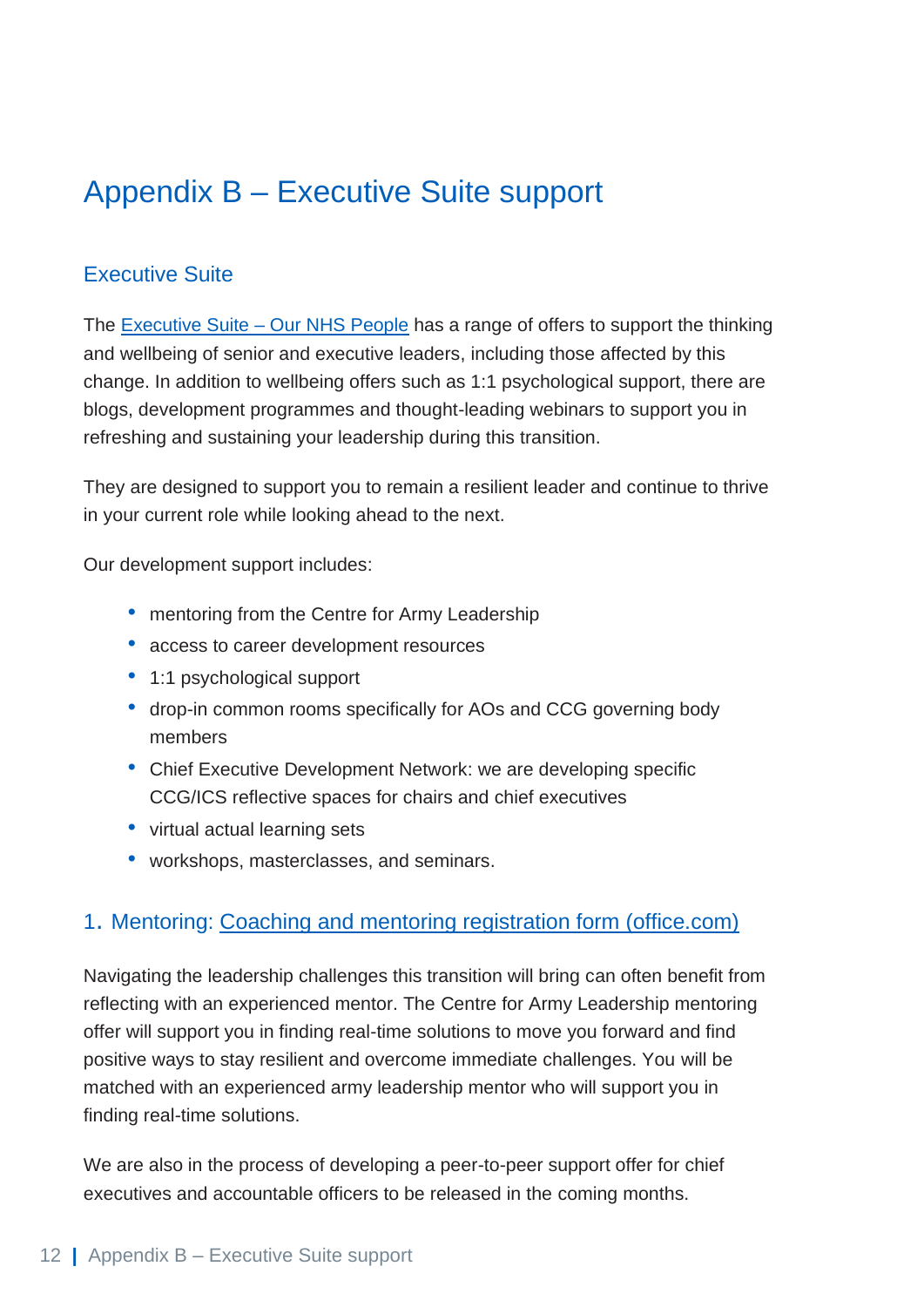#### 2. Career development portal: [Career management online resources –](https://people.nhs.uk/executivesuite/connecting-and-networks/connecting-career-management-online-resources/) [Our NHS People](https://people.nhs.uk/executivesuite/connecting-and-networks/connecting-career-management-online-resources/)

Aimed specifically at senior leaders in health and care, our online career development resource portal brings together written tutorials, videos and tools to help support your career management, allowing you to reflect on your career, opportunities and next steps.

This would support any talent and career conversations you may be having as part of this transition.

#### 3. One-to-one psychological support

We recognise that some of our senior leaders may be experiencing anxiety, depression or burnout for which they would value a brief psychological intervention. These sessions offer a confidential, expert ear and informed strategies to help with a wide range of issues. Clinical psychologists have training and expertise in evidence-based psychological support for a range of difficulties. They are skilled in recognising and supporting acute stress in the context of unusual demands, such as those experienced in hospital and service management. They can also help with problems and reactions such as anxiety, depression, obsessive compulsive disorder, post-traumatic stress disorder, burnout and the demands of managing complex and dynamic situations. To view available offers for psychological and mentoring support, networks and communities, see [Support in difficult times –](https://people.nhs.uk/executivesuite/support-in-difficult-times/) Our [NHS People](https://people.nhs.uk/executivesuite/support-in-difficult-times/) and [Connecting and developing –](https://people.nhs.uk/executivesuite/connecting-and-developing/) Our NHS People.

To register for one-to-one psychological support, please use this link: [Online Survey](https://clinicalpsychogists.eu.qualtrics.com/jfe/form/SV_b1NNws1cZ5tMeMJ)  [Software | Qualtrics Survey Solutions](https://clinicalpsychogists.eu.qualtrics.com/jfe/form/SV_b1NNws1cZ5tMeMJ)

#### 4. Common rooms

**Drop-in common rooms** specifically for AOs and governing body members are designed to support you during this transition. They will provide you with short (90 minute) online network meetings for a maximum of 15 participants. Each confidential meeting provides an opportunity to connect with colleagues, to make sense of and compare experience, to refresh and focus on whatever feels important in a context of mutual support.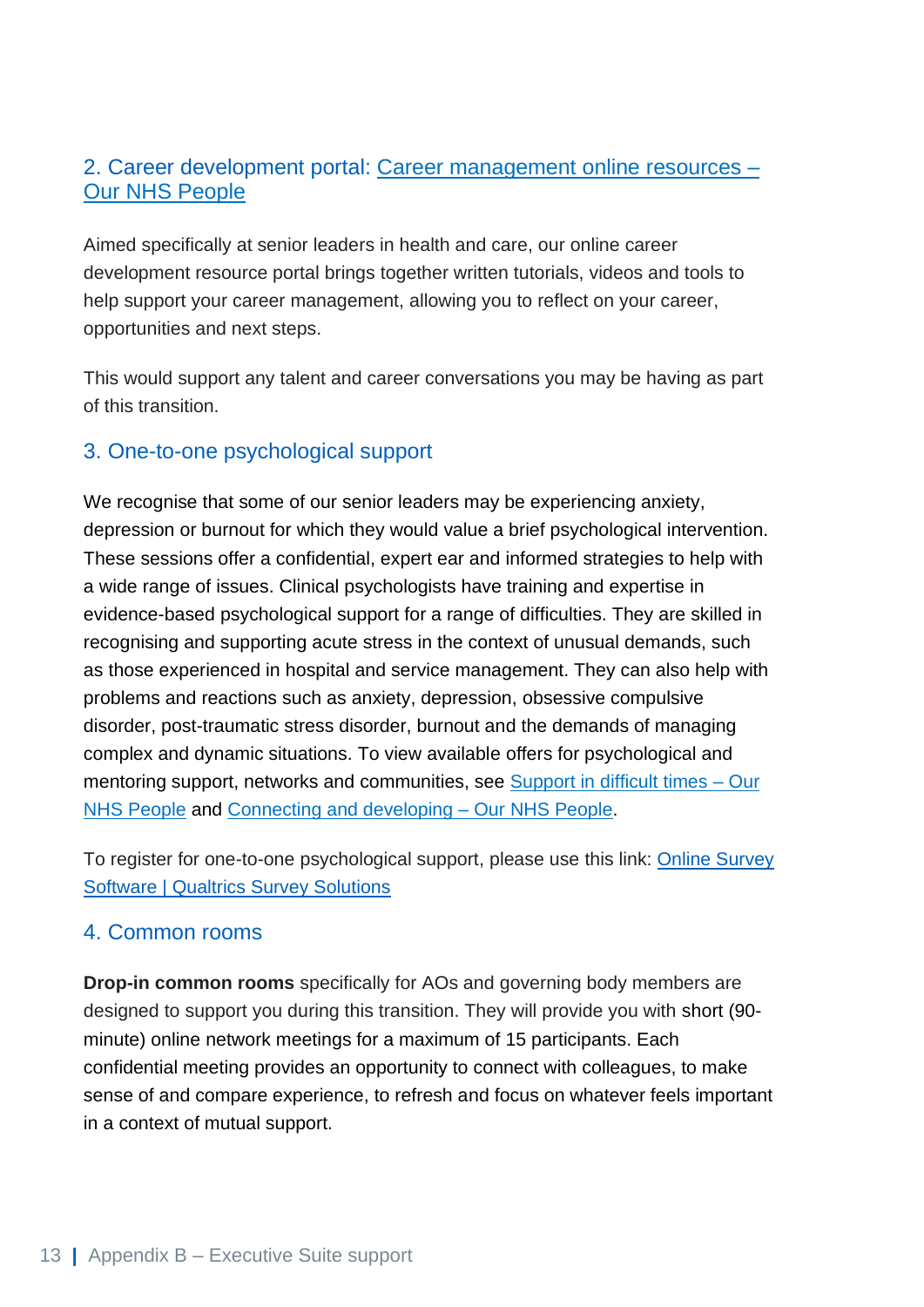#### 5. Chief Executive Development Network (CEDN)

The [Chief executive development network –](https://people.nhs.uk/executivesuite/connecting-and-developing/connecting-chief-executive-development-network/) Our NHS People is a network of both established and new chief executives/accountable officers. Membership naturally changes over time, meaning that every conversation is as different as its participants.

- CEDN content is member-led, meaning that our offers can be agile, responding to and grounded in chief executives/accountable officers' changing realities.
- The network offers both development and peer connection. Members tell us that they particularly value the opportunity to meet and interact with peers nationally rather than only regionally.
- CEDN is open to both established and new chief executives/accountable officers. Experienced chief executives/accountable officers often mention how they value the opportunity to continue their development, as so much is new even for them as health and care move towards integration.
- The network actively welcomes and continues to provide dedicated transitions support for newly appointed, first time chief executives/ accountable officers.

Our current development support offer includes:

- themed sessions with expert speakers leading to facilitated communities of practice
- facilitated, mutually informative and developmental conversations with senior colleagues at national level to build their network while informing national thinking
- offers for specific members of the chief executive/accountable officer population such as ICS chief executives and separately CCG accountable officers
- topic-specific offers such as 'Implications of the White Paper', 'Beyond the fit and proper person test', 'New models of care' and 'Exploring the chair and chief executive relationship'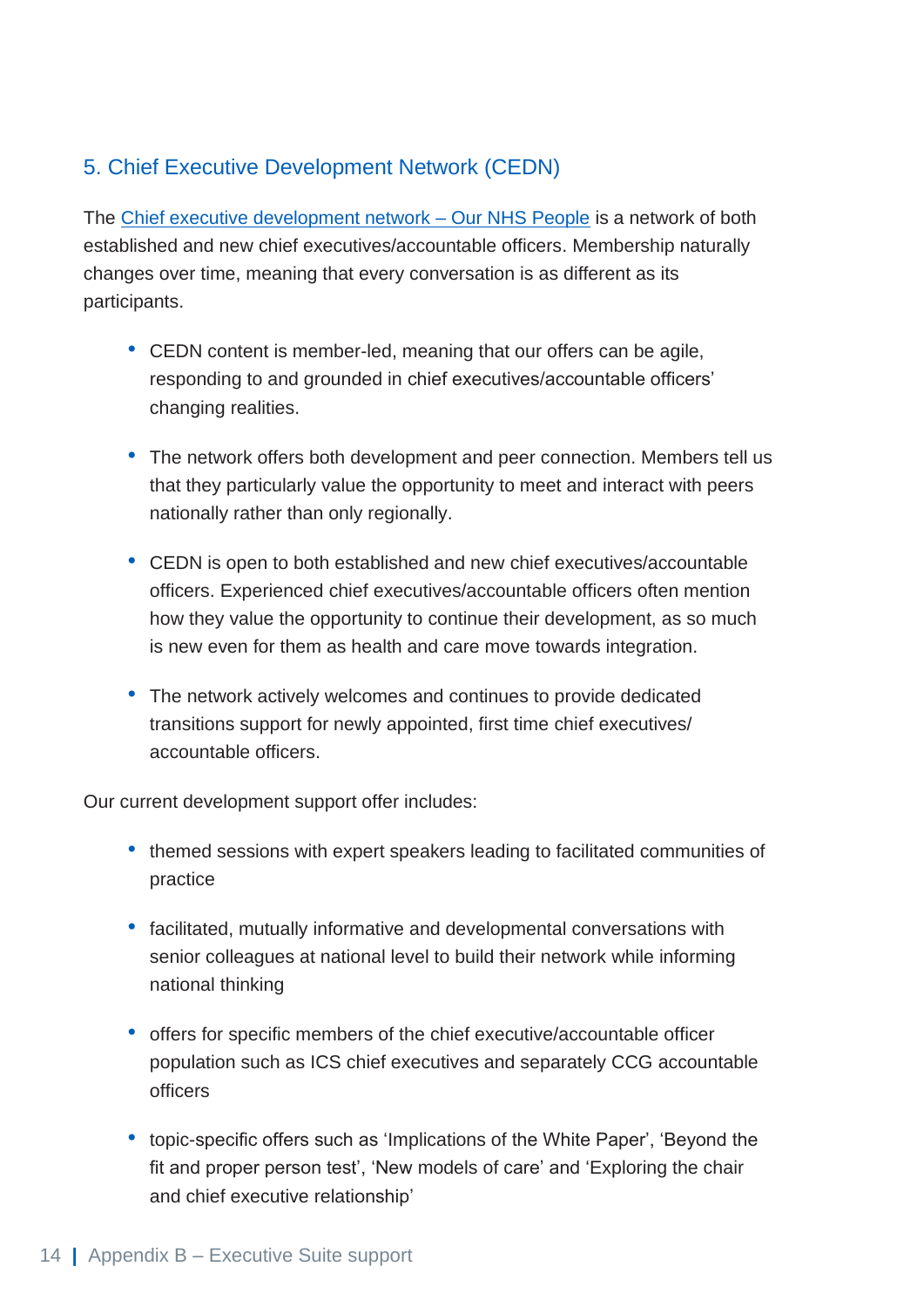- developmental networking opportunities
- access to online chief executive/accountable officer resources
- drop-in chief executive/accountable officer common rooms
- transitions coaching for 'new-to-role' chief executives for up to two years
- we are in the process of developing CCG/ICS reflective spaces for chairs and chief executives.

#### 6. Virtual action learning sets: [Virtual Action Learning –](https://people.nhs.uk/executivesuite/connecting-and-developing/connecting-virtual-action-learning/) Our NHS [People](https://people.nhs.uk/executivesuite/connecting-and-developing/connecting-virtual-action-learning/)

Virtual action learning sets (VALS) provide a safe, secure, and confidential space, through which individuals and collectives can explore the complexities of current leadership challenges and determine new and innovative ways forward. Action learning is a form of action research. VALS operate within a framework of 'high challenge' and 'high support', setting the context and conditions for sustained improvements in the experiences of both staff and the populations that we serve. VALS will enable you to focus on the real-world challenges of the upcoming changes and transitions with peers supported by an expert facilitator. Unlike brief virtual common rooms, they offer time out from the fast-moving challenges of leadership to focus on complex issues in depth, challenging ourselves to think differently and find better solutions.

You would come together in half-day sessions four times over eight months, at times defined and agreed within your action learning set.

#### 7. Events and seminars

Where possible, recordings of the events that have taken place will be available on the Executive Suite.

#### **a. Action for Change webinars: [Action for Change –](https://people.nhs.uk/executivesuite/connecting-and-developing/connecting-action-for-change/) Our NHS People**

Designed to catalyse collective action on current health and care priorities, the offer comprises an expert seminar series supported by half-day action learning sets,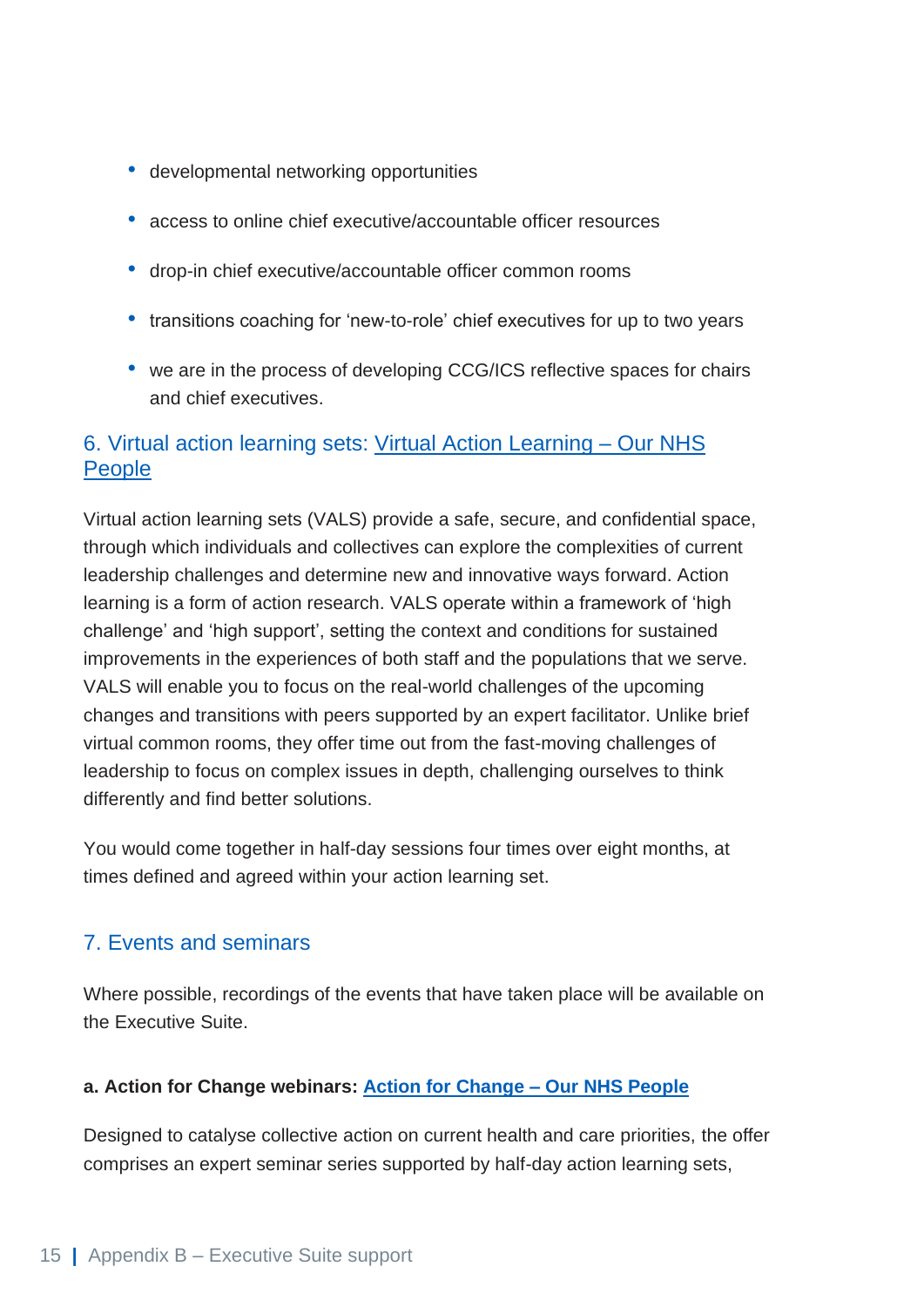which will be role-specific and will meet three times over six months to translate ideas into practice.

- **For 'the politics of leading integration'** previous seminars have taken place with Jon Rouse, City Director, City of Stoke on Trent; Andy Burnham, Mayor of Greater Manchester; and Raj Jain, Chief Executive of Northern Care Alliance NHS Group with local authority colleagues
- **Health inequalities,** comprising seminars and three theme-related facilitated action learning sets. In light of the clear impact of inequalities on the incidence and outcomes of COVID-19, Sir Michael Marmot, Professor of Epidemiology at University College London, Director of the UCL Institute of Health Equity, talked about the radical leadership practice required to influence for health equalities.

To register to join a seminar please click on this link: [Join an AfC themed webinar –](https://people.nhs.uk/executivesuite-old/connecting-and-developing-old/join-an-afc-themed-webinar/) [Our NHS People.](https://people.nhs.uk/executivesuite-old/connecting-and-developing-old/join-an-afc-themed-webinar/) Please note that from time to time, some seminars will only be open to chief executives/accountable officers and chairs, but many are open more widely, so please do check the Executive Suite website.

#### **b. The King's Fund Masterclasses**

Following the success of the first series of Masterclasses run by The King's Fund around leadership during the COVID-19 pandemic, the second series of Masterclasses will focus on the impact of the upcoming changes and integration and what it might mean for you and your leadership. There will be a series of three short, themed online masterclasses to support you in leading your organisations in these very particular circumstances.

The masterclasses will be led by two senior consultants of The King's Fund faculty, drawing on current research and theory.

#### **c. Racial justice seminar series**

This seminar series supports you as an executive leader to gain a deeper critical understanding of how to practically progress the work of inclusion through the lens of racial justice, developing courage and confidence for leadership effectiveness in this complex area of practice. You will learn how to create cultures and systems where equity and justice are the foundation stones of decision-making, benefiting staff and the populations that we serve.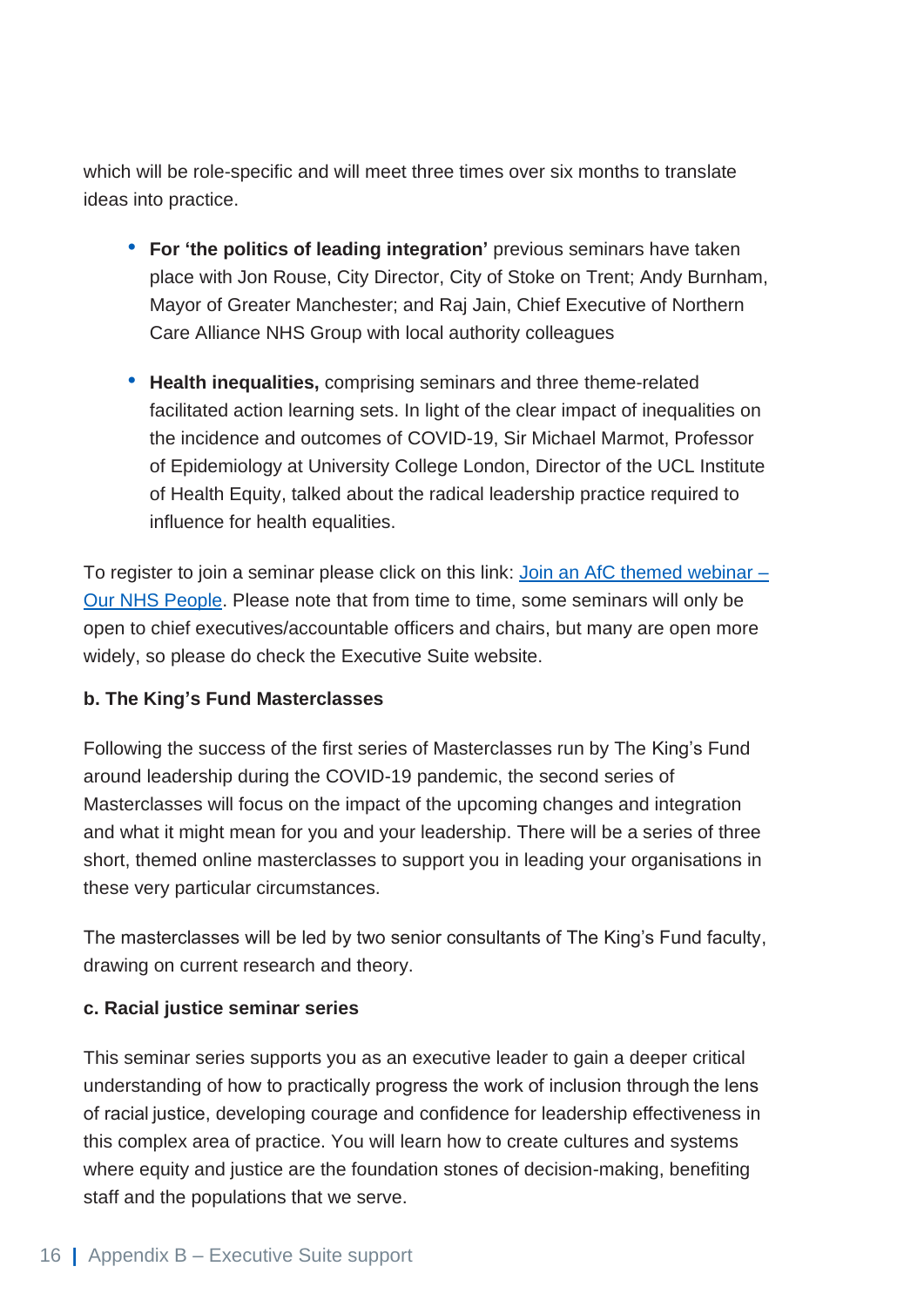Previous speakers include:

- Robin DiAngelo author of *White fragility*
- Professor Kehinde Andrews Professor of Black Studies at Birmingham City University; you can view a recording of this session here: [Racial justice](https://people.nhs.uk/executivesuite/wms/beginning-with-racial-justice-seminar2/)  [seminar series: In conversation with Professor Kehinde Andrews –](https://people.nhs.uk/executivesuite/wms/beginning-with-racial-justice-seminar2/) Our [NHS People](https://people.nhs.uk/executivesuite/wms/beginning-with-racial-justice-seminar2/)
- David Olusoga OBE Professor of Public History at the University of Manchester; you can view a recording of this session here: Racial justice [seminar series: Confronting the remnants of historical myths and monsters](https://people.nhs.uk/executivesuite/wms/racial-justice-seminar-series-confronting-myths-and-monsters/)  – [Our NHS People](https://people.nhs.uk/executivesuite/wms/racial-justice-seminar-series-confronting-myths-and-monsters/)

#### [Signposted bite sized learning](https://people.nhs.uk/executivesuite/resources/)

Relevant and curated bite-sized learning and resources related to current appropriate subjects and themes.